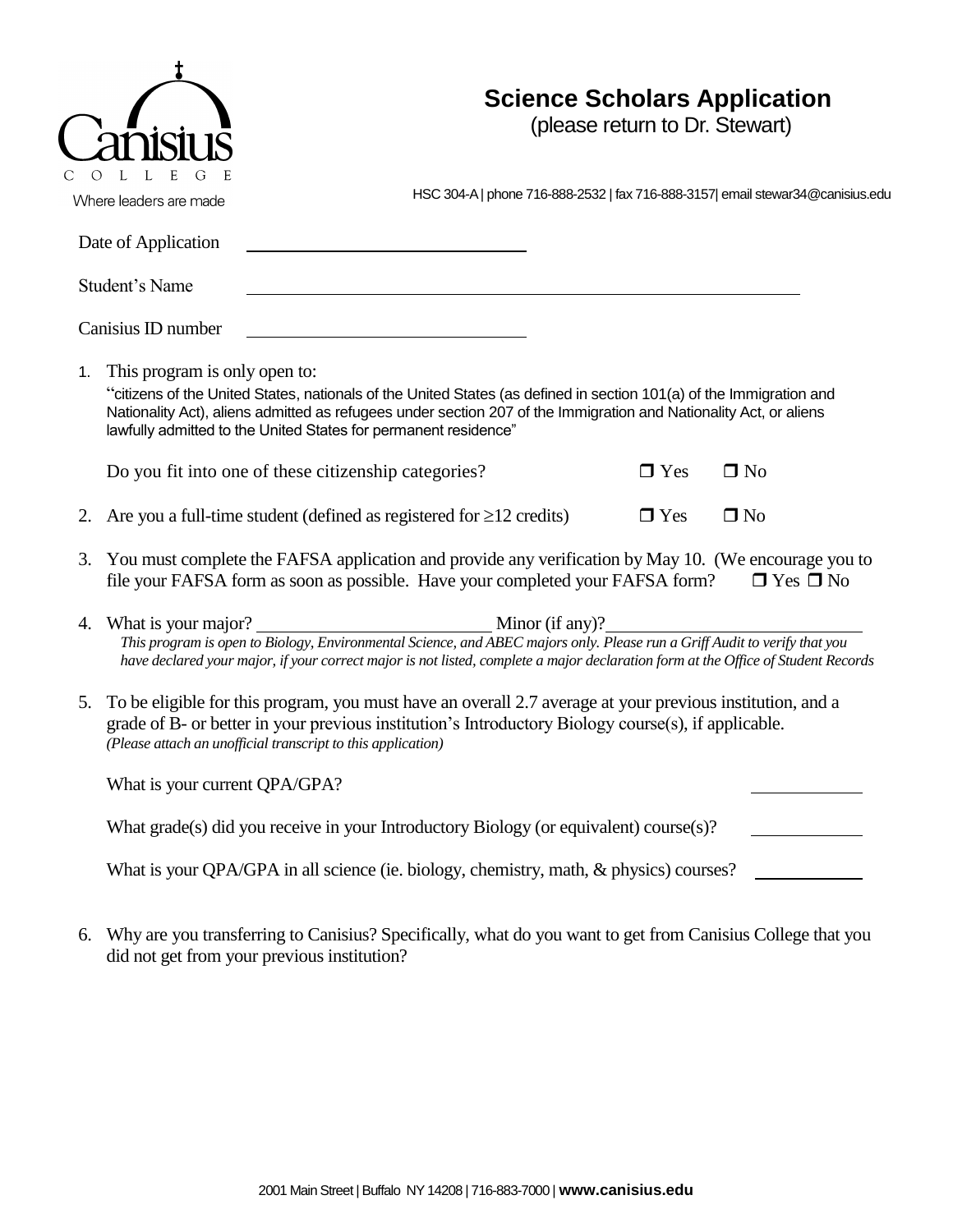7. How did your experience at your previous institution contribute to your educational and/or career goals?

8. In addition to scholarship support, students in this program are required to be active members of a learning community and must work in a team environment. Describe what you hope to gain by joining the Science Scholars learning community and what you believe you can contribute to others in the learning community.

9. This scholarship is geared toward students whose goals involve pursuing a career in some area of the sciences, but not in professional/health fields (including medical, dental, or veterinary careers). To that end, describe your current career goals and what plans you have to meet these goals. Your answers should also indicate on how receiving this award will help further those goals.

10. We highly encourage students to get involved in research, either on campus or off campus (although research is not required for this program). Are you interested in research? If so, what areas of research interest you and which research mentor(s) are you interested in working with?